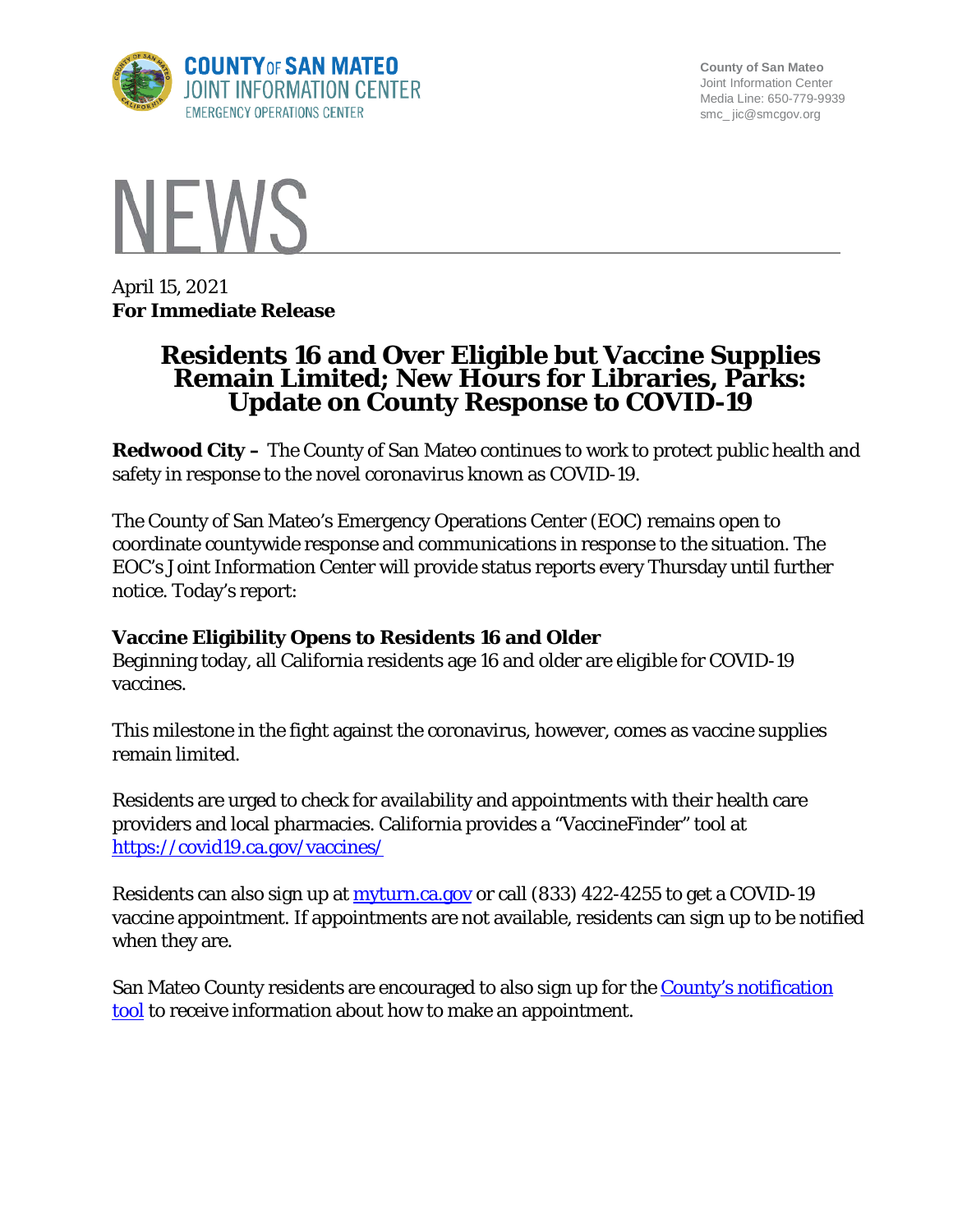San Mateo County Health continues to focus on small, targeted clinics in communities in need, as vaccine supply remains limited.

#### **COVID-19 Vaccines: Frequently Asked Questions**

The County has updated a list of Frequently Asked Questions about COVID-19 vaccines, eligibility and other useful information.

Learn more at [https://cmo.smcgov.org/press-release/covid-19-vaccines-frequently-asked](https://cmo.smcgov.org/press-release/covid-19-vaccines-frequently-asked-questions)[questions](https://cmo.smcgov.org/press-release/covid-19-vaccines-frequently-asked-questions)

### **County Health Pauses Use of Janssen Vaccine**

Following state and federal guidance, County Health has paused the use of the [Janssen](https://cmo.smcgov.org/press-release/april-13-2021-san-mateo-county-health-pauses-use-janssen-johnson-johnson-vaccine)  [\(Johnson & Johnson\) vaccine.](https://cmo.smcgov.org/press-release/april-13-2021-san-mateo-county-health-pauses-use-janssen-johnson-johnson-vaccine)

Community clinics with planned use of Janssen will switch to Pfizer or Moderna. Other initiatives that utilize Janssen, including vaccination of homebound residents, patients discharged from hospitals, and new bookings at correctional facilities, will be reevaluated.

Learn more at [https://cmo.smcgov.org/press-release/april-13-2021-san-mateo-county](https://cmo.smcgov.org/press-release/april-13-2021-san-mateo-county-health-pauses-use-janssen-johnson-johnson-vaccine)[health-pauses-use-janssen-johnson-johnson-vaccine](https://cmo.smcgov.org/press-release/april-13-2021-san-mateo-county-health-pauses-use-janssen-johnson-johnson-vaccine)

The [Centers for Disease Control \(CDC\) advises](https://emergency.cdc.gov/han/2021/han00442.asp) anyone who has have received the Janssen (J&J) vaccine and develops severe headache, abdominal pain, leg pain, or shortness of breath within three weeks after vaccination to contact their healthcare provider or seek medical care.

## **Vaccine Doses Administered Tops Half Million**

A total of 372,237 individuals have received at least one [COVID-19 vaccine shot in San](https://www.smchealth.org/data-dashboard/vaccination-totals-locations-data)  [Mateo County](https://www.smchealth.org/data-dashboard/vaccination-totals-locations-data) as of Wednesday, April 14, 2021. This represents 58 percent of county residents age 16 and older.

Of the total, 247,259 individuals have completed the vaccination series, bringing the total number of doses administered to 592,184

## **COVID-19 Vaccine Dose Allocation Dashboard**

County Health now [publishes a dashboard](https://www.smchealth.org/data-dashboard/vaccine-dose-allocation) showing the pathways COVID-19 vaccine reaches San Mateo County and how those doses are allocated through County Health, health care systems, pharmacies and other distribution systems.

Learn more at<https://www.smchealth.org/data-dashboard/vaccine-dose-allocation>